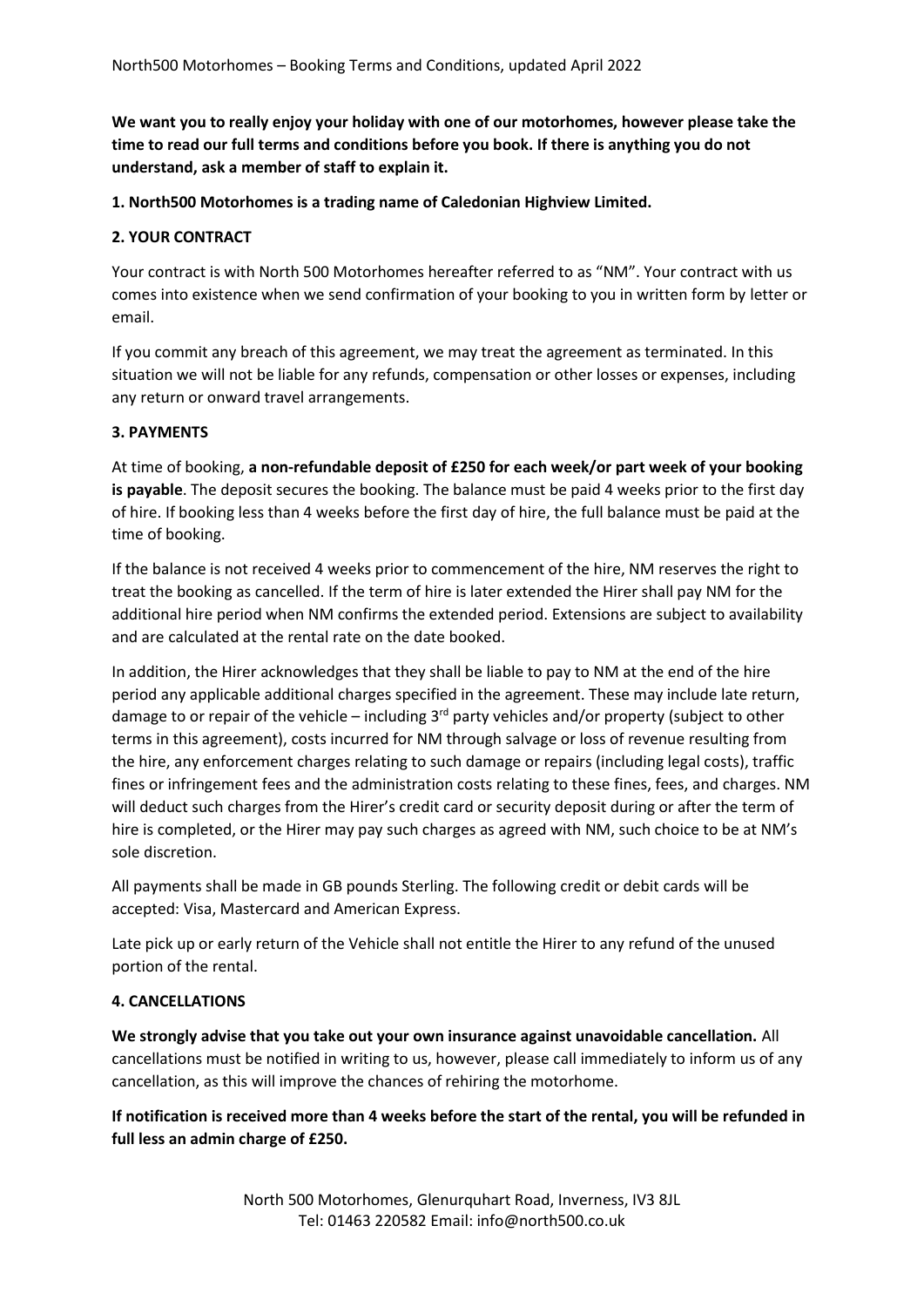**If notification is received less than 4 weeks before the start of the rental, all monies paid are nonrefundable and you will still be liable for any amount still due.** However, we will attempt to rehire the motorhome and if able to do so, you will be refunded up to a maximum of your total hire (less an administration charge of £250) subject to the amount we are able to rehire the motorhome for.

**We strongly recommend that you take out separate travel insurance. It is your responsibility to ensure that the travel insurance you purchase is adequate for your particular needs. We do not check travel insurance policies.** 

NM may cancel the hire agreement and take immediate possession of the Vehicle if:

(a) The Hirer fails to comply with any of the terms of this agreement or if the Vehicle is damaged;

(b) The Hirer has obtained the Vehicle through fraud or misrepresentation;

(c) The Vehicle appears to be abandoned;

(d) The Vehicle is not returned at or before the expiry of the term of hire or NM reasonably believes that the Vehicle will not be returned at or before the expiry of the term of hire;

(e) NM considers, on reasonable grounds that the safety of the passengers or the condition of the Vehicle is or has been endangered.

(f) More than the maximum of 4 adults per booking are found to be staying in the motorhome.

If NM cancels the hire agreement under any of the reasons (a) to (f) above, no refund will be given.

The termination of the hiring under the authority of this clause shall be without prejudice to the other rights of NM and the rights of the Hirer under this agreement.

Terms and conditions as well as rates quoted are subject to change without notice. However, rates or conditions for a particular booking shall not be altered once that booking has been confirmed.

# **5. COVID POLICY**

Under 4 weeks to your booking date: if you or someone within your group tests positive within 4 weeks of your travelling dates, you can postpone your holiday free of admin charge and move to another date, subject to availability. Should there be a higher rate for your new booking date, you'll need to pay the difference. Please note, we will require medical evidence in the event you are cancelling due to COVID such as a positive PCR test or letter from your doctor.

If you decide to cancel your booking completely you will lose your full payment and deposit, in line with our normal cancellation procedure. If we are able to re-hire your vehicle to another party for your cancelled dates, as per our current terms and conditions, you will receive a refund for the amount paid less a £250 admin fee and any difference in rates that we may have incurred to fill the dates.

#### **6. DRIVER REQUIREMENTS**

No driver may drive a hire vehicle unless they:

(a) Are aged between 21 and 79 years of age (further age restrictions may apply depending on vehicle type. Please confirm with our booking team)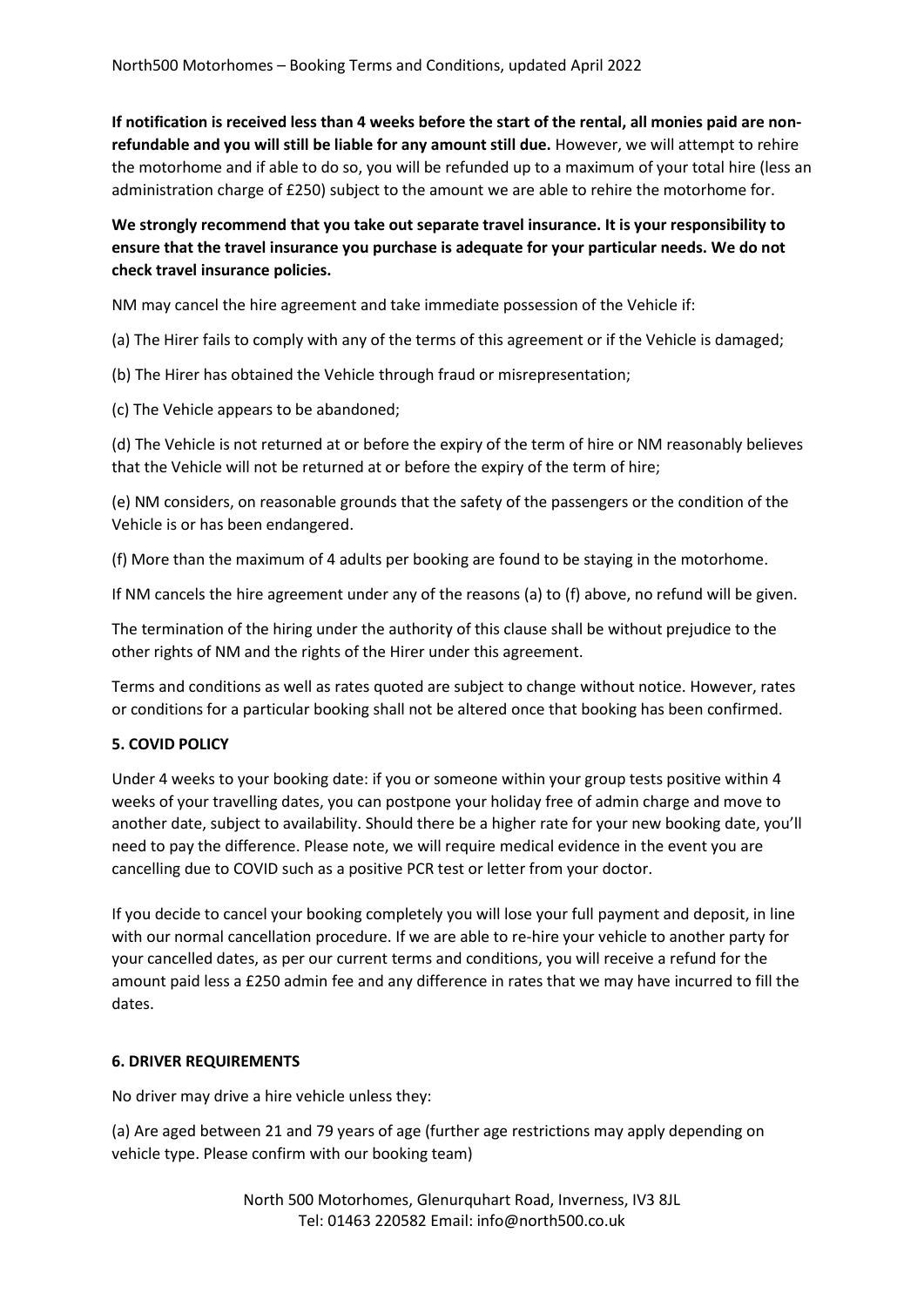(b) Hold a full driving licence valid to drive in the UK and has not been disqualified.

(c) Have held a full driving licence for more than 2 years.

(d) Have not been convicted of any criminal / driving offences other than speeding and parking offences.

(e) Have had no more than 3 motor accidents in the last 6 years. All accidents must be declared even where the driver was not at fault.

(f) Do not suffer from any physical or mental defects which would affect the driver's ability to drive the vehicle in accordance with legal requirements and/or the driver has not been advised not to drive on medical grounds by the driver's G.P. or other medical personnel.

(g) Have never been refused motor insurance.

(h) Are not employed in a 'high risk' occupation as defined by our insurer. Please contact us if you are in any doubt. We will check your occupation before confirming your booking.

(i) Produce a valid driving licence upon collection of the vehicle. Drivers from outside of EU, USA, Canada & New Zealand may also be required to produce a current International Driving Permit or Licence.

(j) Are a named driver on the Booking Form.

We may refuse to hire you the vehicle for any reason whatsoever at our sole discretion.

We charge a premium of £20 per additional drivers. All drivers must be declared at the start of your hire & named on your booking form.

If you are unsure of any aspect of the above, you should contact us and we will check with our insurance company whether any premiums may apply.

You acknowledge that it is illegal for an undeclared driver to operate a rental vehicle, as they will not be insured.

# **7. IDENTIFICATION**

All hirers and drivers will be required to produce the following original documents 7 days prior to hire:

(a) Two current utility bills or bank statement

- (b) Current and valid Driving Licence
- (c) Photographic ID (passport preferable)

UK licence holders must also provide a DVLA check number which is valid on the first day of hire. (You can obtain this from the DVLA website at gov.org.uk) Any failure to provide these documents/details then the hire may be refused, and deposits/payment forfeited. If criminality is suspected, the police will be informed.

#### **8. SECURITY DEPOSIT**

The Hirer will authorise NM to deduct the sum of £1,500 as a Security Deposit from their credit/debit card account for either the full duration of said hire period or until either the vehicle or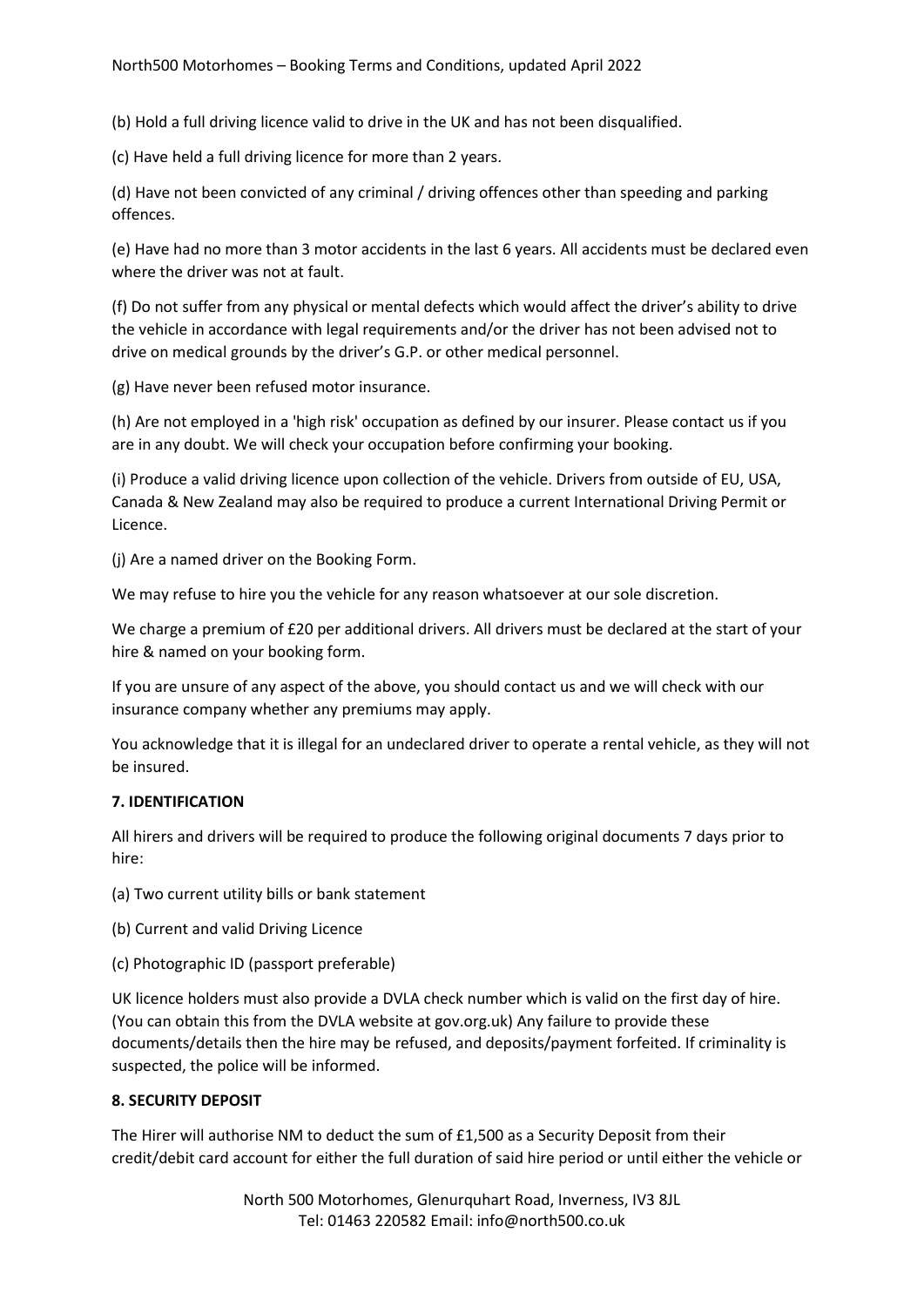any third-party vehicle / property is repaired to a condition that is satisfactory to the owner/registered keeper, without any time limits being imposed. In the event of an insurance claim, NM may hold onto the deposit until a claim is fully resolved.

The security deposit may be reduced to £750 when the hirer has opted to take out additional cover.

# **The deposit is fully refundable within 7 days, provided that the vehicle is returned on time, undamaged, with a clean interior, with a full diesel tank and no excess charges are due.**

We reserve the right to retain monies from your damage deposits to cover any damage or any other costs as set out in these terms and conditions including the following:

(a) Soiling fee £100 if the vehicle is not returned with the interior in a clean condition, as per Vehicle Condition sheet in the vehicle handbook.

(b) Toilet emptying fee £100 if the toilet is not returned empty & clean. Toilet cassettes will be inspected upon the vehicles return. Instructions on how to empty the toilet cassette as per handover procedure.

(c) Fuel surcharge at current cost, if the tank is not returned full - amount depends on level of tank. Plus a £30 service charge.

(d) Full clean due to smoking in the van will incur a cleaning fee of £300.

You agree that you will be responsible for full payment of any sums due to us should the Security Deposit you have paid not be sufficient to cover the cost of any damage or other costs as set out in these Terms & Conditions.

You agree to indemnify us for all costs, damages expenses claims and losses which we incur suffer or become responsible for as a result of any act or omission by you which results in our being unable to receive full payment for such costs, damages, expenses claims and losses under the insurance cover referred to in clause 14 or for which we are unable to receive full payment under the insurance cover referred to.

# **9. COLLECTION OF VEHICLE**

The Hirer shall, at the start of the term of hire, collect the Vehicle from NM between 2pm and 4pm, (unless otherwise agreed) as per the booking agreement. Failure to arrive by 4.30pm will result in the hirer being charged an additional £50 admin fee, to cover the cost of our team delivering the comprehensive handover out-with office hours. If you are running late or cannot arrive at your allocated time slot you must notify us as soon as possible.

#### **10. USE OF THE VEHICLE**

The Hirer shall not:

- (a) Sublet or hire the Vehicle to any other person:
- (b) Allow the Vehicle to be used outside his/her authority;
- (c) Operate the Vehicle, or permit it to be operated in circumstances that constitute an offence;
- (d) Drive or allow the Vehicle to be driven on any beach or surface likely to damage the Vehicle;
- (e) Involve the Vehicle in any race, speed test, rally, or contest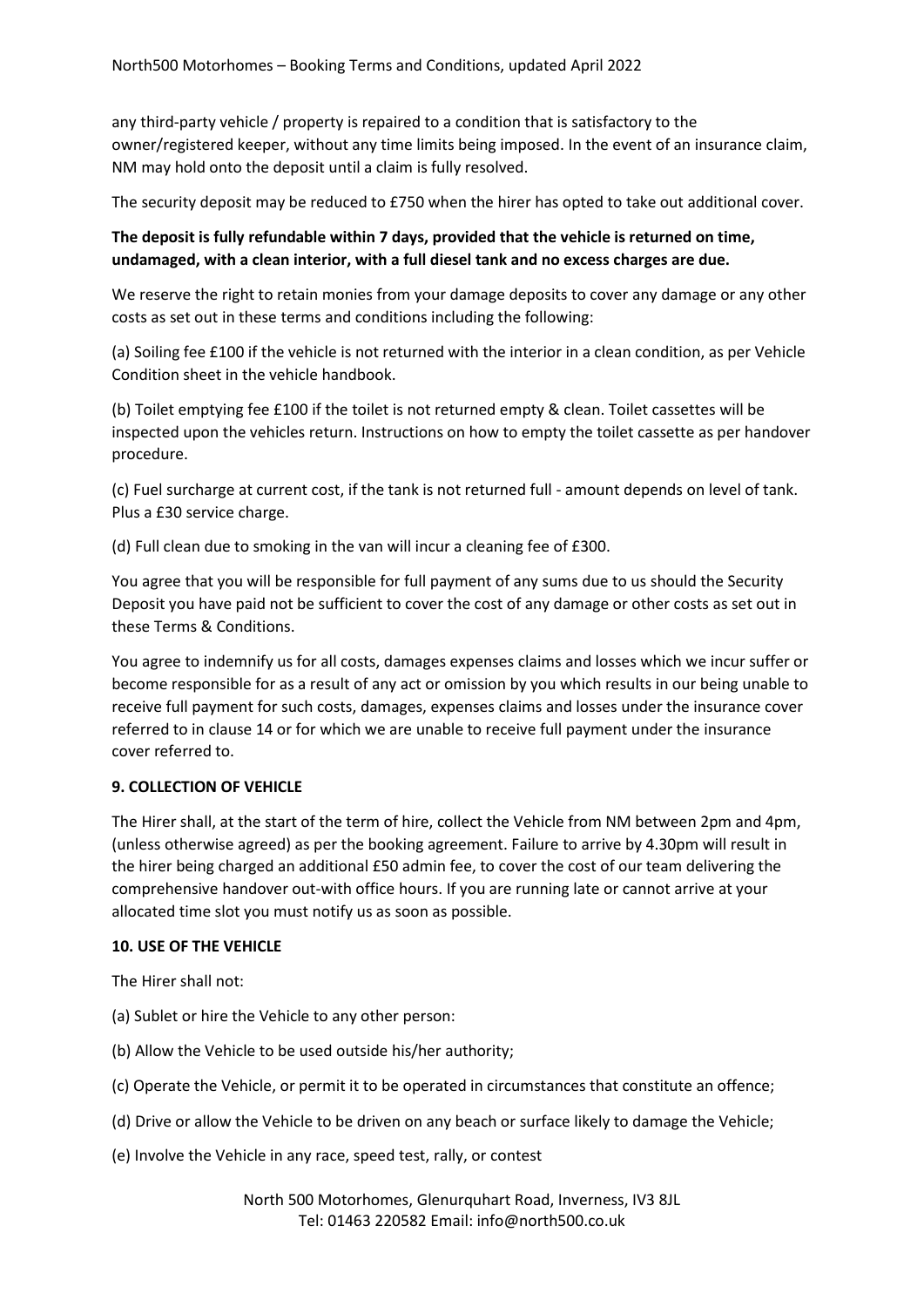(f) Operate the Vehicle or allow it to be operated for the transport of more persons than is permitted by any relevant authority or detailed in the Vehicle Manual.

(g) Take the vehicle to any type of event, festival, music, or horse racing event. If the hirer is in any doubt regarding a venue, please discuss with the operator.

(h) Use the vehicle for any commercial purposes

## **11. NM'S OBLIGATIONS**

NM shall supply the Vehicle in a safe and roadworthy condition, up to the current MOT Certificate of Fitness standards. If the reserved Vehicle is not available for reasons outside NM's control, then the reserved Vehicle may be substituted with a comparable or superior Vehicle at no extra cost to the Hirer. Such Vehicle substitution shall not constitute a breach of contract and does not entitle the Hirer to any form of refund or compensation.

If no substitute Vehicle is available to the Hirer, NM's liability shall be limited to a refund of the hire charge in full. In the case of mechanical failure (unless caused by the Hirer), NM's liability shall be limited to the hire charge for the remainder of the term of hire.

### **12. HIRER'S OBLIGATIONS**

The Hirer shall ensure that:

(a) All reasonable care is taken when driving and parking the Vehicle;

(b) The engine coolant and oil in the Vehicle are maintained at the proper level;

(c) The tyres are maintained at their proper pressure;

(d) The Vehicle is locked and secure at all times when it is not in use;

(e) The Vehicle keys are kept secure. The cost of replacement keys (approximately £300) and related services for example courier is at the Hirer's expense;

(f) No part of the engine, transmission, braking or suspension systems is interfered with;

(g) The fuel tanks are filled with the correct fuel and the freshwater tanks are not contaminated. The cost of replacing tanks is at the Hirer's expense;

(h) The hot water cylinder has sufficient water prior to any use;

(i) Should a warning light be illuminated or the Hirer believes the Vehicle requires mechanical attention; they should stop driving and advise NM immediately;

(j) There is no smoking in the Vehicle. Any evidence of smoking in the Vehicle shall incur a cleaning fee of £300;

# **13. PETS**

Up to 2 well behaved dogs are allowed in our designated 'pet friendly' vehicles only. If hiring one of our 'pet friendly' vehicles a cleaning charge of £40 will be added to your hire cost. Please ensure that you notify us at the time of booking if you are bringing a pet to allow the appropriate vehicle to be allocated to your booking. Failure to do so may result in your contact with NC being terminated. Any damage caused by a pet is subject to our security deposit conditions, see condition number 8.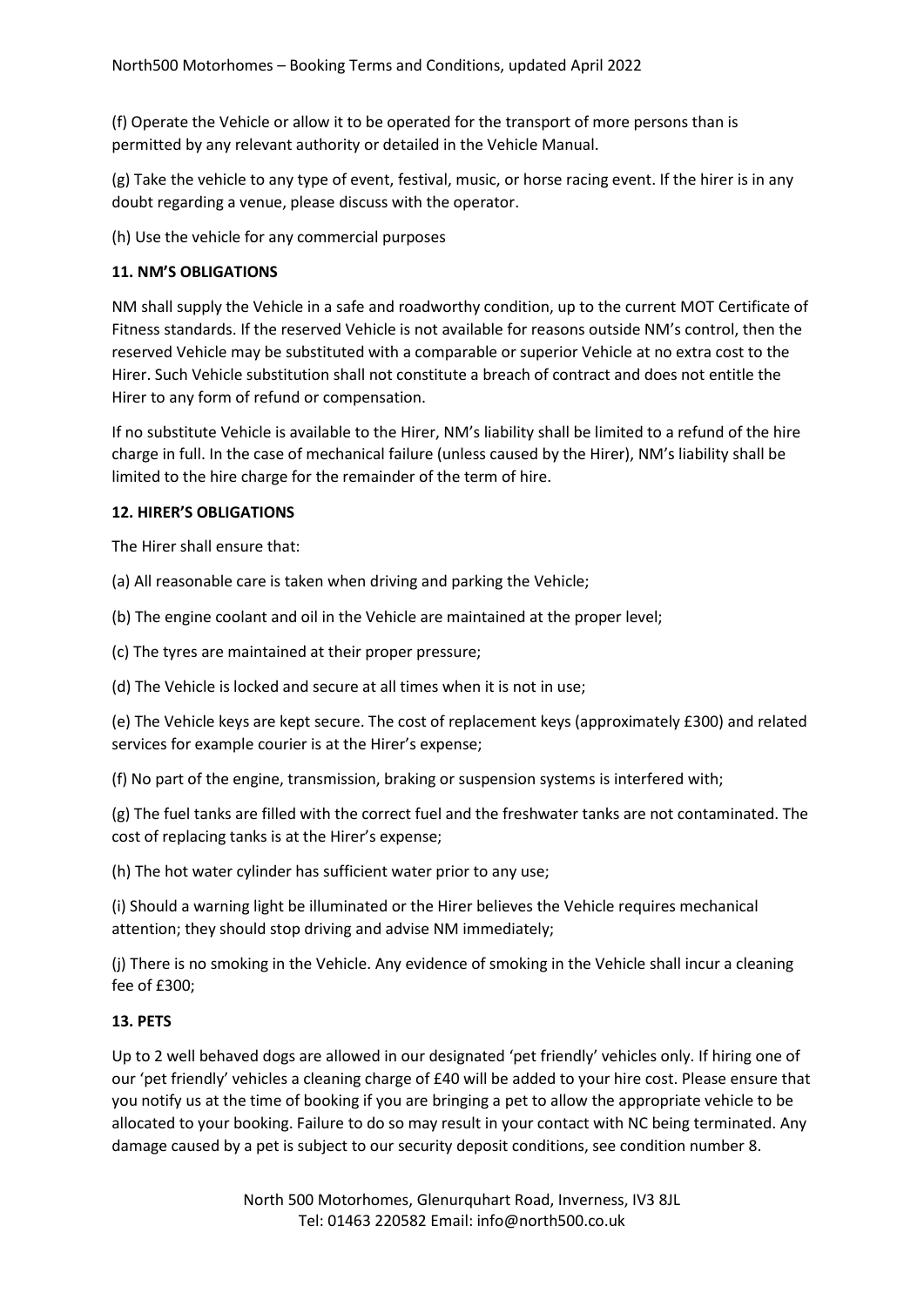## **14. AREAS & RESTRICTIONS OF USE**

The vehicle may be driven in mainland UK and Scottish Islands only and must only be driven on sealed roads and tracks leading to officially recognised campsites. Any other roads planned out-with this type of road must be agreed in advance with NM. NM does not allow vehicles to be used in connection with large events such as shows, music festivals and horse racing without prior written consent.

## **15. MECHANICAL REPAIRS & ACCIDENTS**

In the event the vehicle is involved in an accident, is damaged, breaks down or requires repair or salvage, regardless of cause, the Hirer shall notify NM of the full circumstances immediately on the contact number provided (please leave a voice or text message if unable to connect or out-with normal business hours)

The Hirer shall not arrange or undertake any repairs or salvage without NM's authority except to the extent that repairs or salvage are necessary to prevent further damage to the vehicle or to other property. If the Vehicle is damaged to the extent that it cannot be driven, NM shall endeavour to exchange the Vehicle. Provision of an exchange vehicle is subject to availability and Hirer's location.

NM's liability extends only to the refund of hire charges for any full days of Vehicle use lost due to a mechanical breakdown. No responsibility for out-of-pocket expenses, accommodation charges or meals resulting from a breakdown or accident will be accepted.

All Vehicles are registered for 24-hour roadside assistance. This service covers any mechanical faults with the Vehicle. The roadside cover does not cover the following and the associated costs will be the responsibility of the Hirer:

(a) the Vehicle running out of fuel or breakdown is caused by the Vehicle being incorrectly fuelled;

(b) the Vehicle is unable to be accessed due to a lock out or the Vehicle keys being lost;

(c) flat batteries caused by incorrect usage of the batteries and/or incorrect usage of any equipment that requires the batteries in order to operate;

(d) flat or damaged tyre(s)

(e) the Vehicle is unattended at the time roadside Provider arrives at the breakdown location; and

(f) the Vehicle is not on public or formed road or is trapped or bogged.

All non-mechanical callouts to the roadside assistance will incur a call-out charge by the hirer. There will be an administration fee of £25 per repair payable by the hirer for repairs done that are the fault of the hirer.

# **16. EVENTS BEYOND OUR CONTROL**

Unfortunately, events beyond our control (i.e. events which we could not, even with due care, foresee or avoid) could possibly affect motorhome availability. We cannot accept responsibility or pay compensation, costs, or expenses where the performance of your contract with us is prevented or affected, or you otherwise suffer any loss or damage because of events beyond our control.

If you are unable to commence your rental because of such events, we will offer you the choice of an alternative motorhome or, if no suitable replacement is available, provide a full refund of all monies received for your booking, without further liability.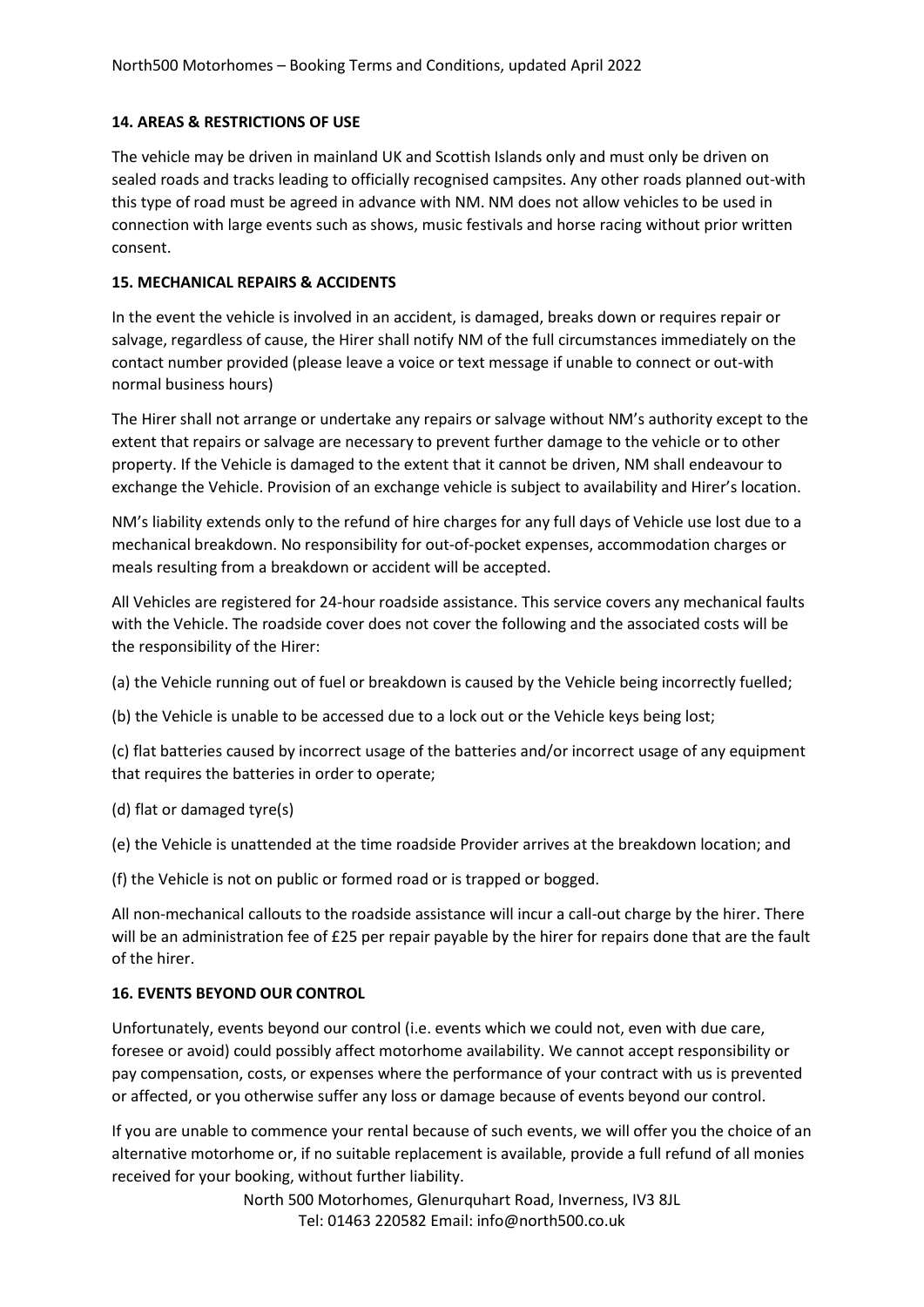Where UK Government restrictions prevent the vehicle from being hired, NM reserves the right to offer alternative dates with no refund of the deposit. Where no dates can be agreed, the hirer will be refunded the amount paid - less the original deposit or £250 whichever is the lesser.

# **17. RETURN OF THE VEHICLE**

The Hirer shall, at or before the expiry of the term of hire, deliver the Vehicle to NM as per the booking agreement. Failure to return the Vehicle by 10am (or the time specified in your agreement) in the condition as per agreement will incur a late fee of £30 per hour. If you are running late, you must notify us immediately, as this may affect the next booking.

# **18. INSURANCE**

Any driver described in this agreement as a person permitted to drive the Vehicle is, subject to the exclusions set out below, covered against any loss or damage to the Vehicle and for any consequential damage, loss or costs incurred by NM through salvage or loss of revenue resulting from the hire beyond the applicable excess amount.

Personal possessions are not covered under the insurance policy.

Any driver described in this agreement as a person permitted to drive the Vehicle is, subject to the exclusions set out below, is indemnified to the extent of £1,000,000 in respect of any liability he or she might have for damage to any property belonging to any person and arising out of the use of the Vehicle.

The Hirer's liability will be for any loss or damage to the Vehicle, however caused, and for any consequential loss or damage, during the term of this hire, or during any authorised extensions to the term up to the applicable excess (£1,500) amount.

The Hirer is liable for payment of the applicable insurance excess in the case of damage to, or accidents involving the Vehicle, 3<sup>rd</sup> party vehicles or property.

NM may make the applicable deduction from the Hirer's credit card or security deposit following notification of any loss or damage to the Vehicle.

Where the total cost of a claim is less than the excess then the Hirer shall be liable to pay that lesser amount.

The Hirer acknowledges that the cover referred to in clauses above will not apply when:

(a) the Vehicle is driven by anyone not named or described in this agreement as a person permitted to drive the Vehicle;

(b) the driver of the Vehicle is under the influence of alcohol or any drug;

(c) the Vehicle is in an unsafe or in an un-roadworthy condition, such condition arising during the course of the hire, that caused or contributed to the damage or loss, and the Hirer or driver was aware or should have been aware of the unsafe or in an un-roadworthy condition of the Vehicle;

(d) the Vehicle is wilfully or recklessly damaged or lost by the Hirer, a nominated driver, or a person under the Hirer's authority or control including sitting or standing on the roof, driving on any beach or surface likely to damage the Vehicle or cause it to become bogged or trapped, driving through flooded areas, submersing in water, contacting salt water;